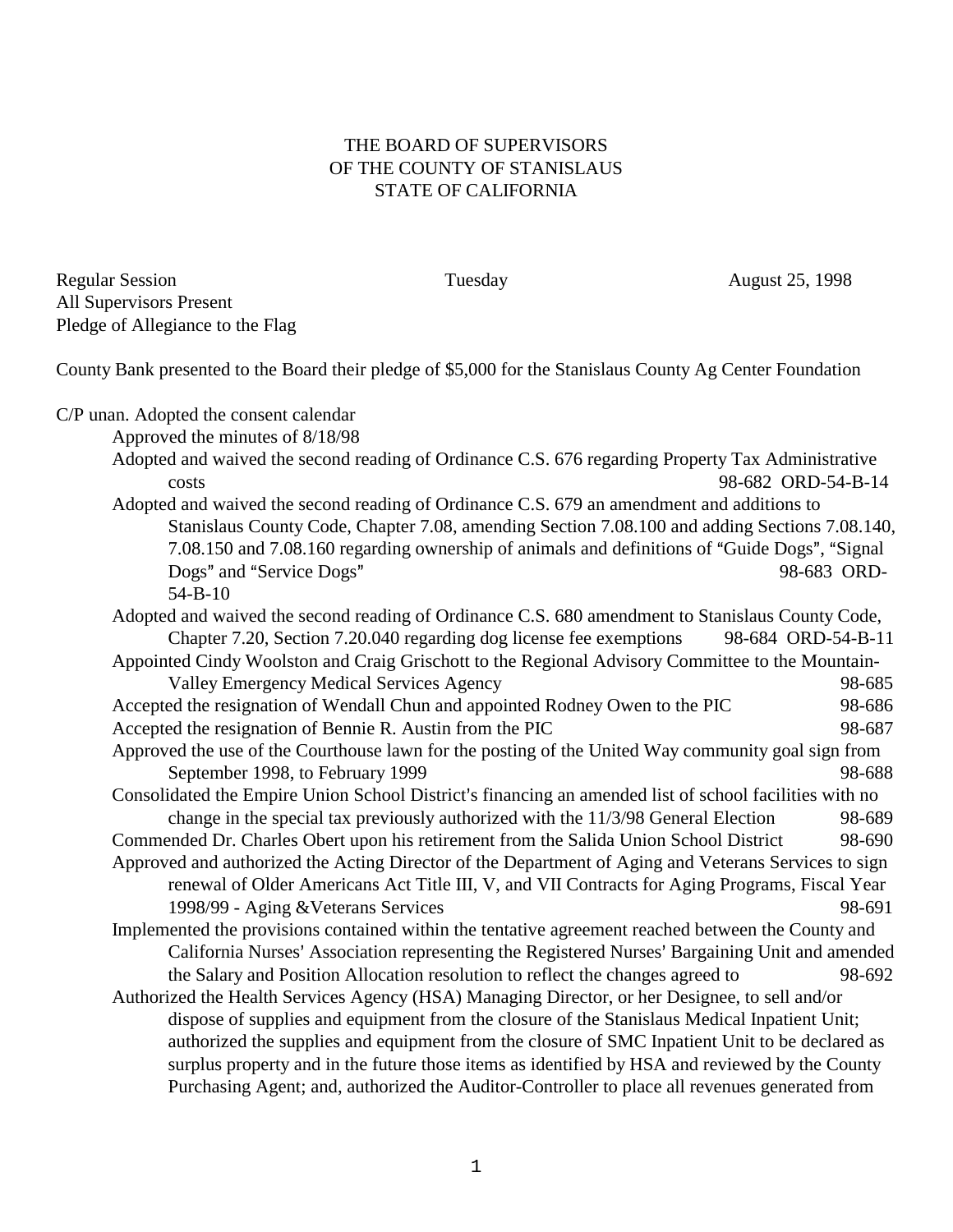the sale of supplies and equipment to the HSA, Clinics and Ambulatory Services Legal Budget Unit 4051/Org. 1010001 98-693

- Approved an agreement with the State Department of Mental Health to accept funding for a support technician to provide administrative support for building the Employment Services Team (B.E.S.T) and authorized the Mental Health Director, or his Designee, to sign the agreement with the State Department of Mental Health 98-694
- Authorized the CEO to sign amendment #2 to the agreement with Lester L. Cutchall dba Cutchall Inspection Service in the amount of \$25,000 to provide inspection services for Buildings D and E, the data and telephone system, and the furniture, fixtures and equipment to be constructed and installed at the Agricultural Center Project 98-695
- Adopted a resolution to receive Tax Revenue from any increase in the rate of taxation in the City of Patterson Redevelopment Project Area 98-696
- Approved the plans and specifications for the 1998 Asphalt Concrete Overlay Project, as submitted; authorized the Clerk of the Board to advertise the bid opening for 9/16/98 at 2:30 p.m. on 9/2 and 9/98; and, authorized the Auditor-Controller to increase appropriations by \$2,000 in the project account to cover the cost of advertising and publishing the project 98-697
- Authorized the Auditor-Controller to increase in Appropriations and Estimated State Revenue by \$41,000 in the project account for the computer inter-network connection with the California Highway Patrol Project 98-698
- Approved the 1998 Asphalt Concrete Overlay Project as a Public Works Project; approved an Environmental Finding of Categorically Exempt under CEQA; and, authorized the Auditor-Controller to increase Appropriations and Estimated Revenue in the project account by \$50.00 to cover the recording fee required by the County Clerk 98-699
- Approved the STP Asphalt Concrete Overlay Program, Phase 8 as a Public Works Project; approved Environmental Finding of Categorically Exempt under CEQA; and authorized the Auditor-Controller to increase Appropriations and Estimated Revenue in the project account by \$50.00 tocover the recording fee required by the County Clerk 98-700
- Approved Salida Planned Development Park Account expenditure to Stockton Service Corporation and authorized the Auditor-Controller to issue a warrant in the amount of \$15,690 payable to Stockton Service Corporation 98-701
- Introduced and waived the first reading of Ordinance C.S. 682 an amendment to Stanislaus County Code Chapter 7.32 Section 7.32.100 regarding the allowance of immediate disposal of animals seized pursuant to illegal activities where no owner is known or identified 98-702 ORD-54-B-13

S/M unan. Approved submission of grant applications to the Department of Insurance for the Auto and Workers' Compensation Fraud Grants for FY 98-99; this is the third year of application for the DA and adopted and certified a Board resolution for the grants, delegating James C. Brazelton, DA; as the official authorized to execute the application, grant award agreement and any modifications thereof – DA 98-703 (1-152

P/C unan. Approved agreement with the Center for Human Services for School Based Mental Health Services and the Department of Mental Health and authorized the Mental Health Director, or his Designee, to sign the agreement with the Center for Human Services 98-704 (1-1812

P/S unan. Approved PIC recommendation to sole-source fund a contract with Modesto City Schools using State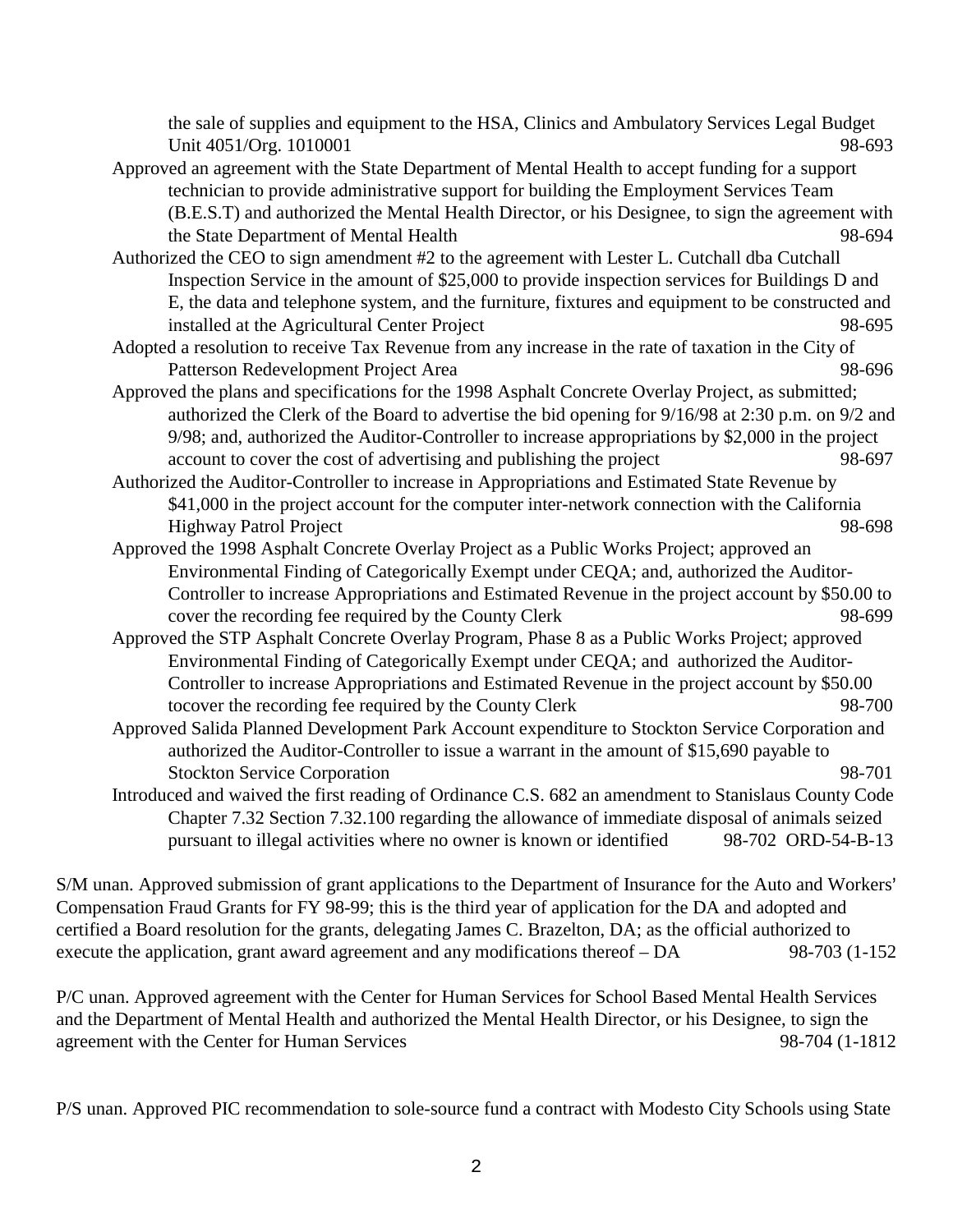Education and Coordination Grant 8%-30% JTPA monies; approved PIC recommendations to fund contracts based on responses to RFPs using JPTA Title II (Basic Education) 8%-50%, IIC (Youth) and Title III (Dislocated Worker) monies; authorized the Chairman and Director of the Department of Employment & Training to sign the SECG Cooperative agreements upon their arrival; and, directed staff to negotiate and sign contracts and any modifications to the contracts under Title II 8%-30%, Title II 8%-50%, Title IIC (82%) and Title III as described below 98-705 (1-2580)

S/M unan. Adopted the FY 1998/99 Annual Assessment Rates for Del Rio Heights Landscape Assessment District and authorized the transfer of any fund balances into the General Reserve and/or the System Replacement Funds (funds shall retain all interest earned) for the Del Rio Landscape District - Parks & Recreation Annual Assessments for Del Rio Heights 98-706 (2-2612

M/P (4-0)(Caruso abstained) Adopted a resolution to vacate portions of Oregon Drive, Santa Ana Avenue, Hermosa Avenue, Santa Rita Avenue, and Portions of Alleys in Block 2048 and 2049 of Hermosa Park Subdivision, all lying in the Airport District; required that the following conditions be completed prior to the recording of the abandonment: a.) The construction of a County approved 25 foot by 70 foot turnaround at the end of Santa Rita; b.) That the new gate, be set back 70 feet from the proposed vacated north line of Santa Rita Avenue; c.) the construction of a County approved connector road between Hermosa Avenue and Santa Ana Avenue, including any right-of-way dedications necessary; d.) that the new gate at Oregon Drive and Santa Cruz shall be set back 40 feet from the Santa Cruz Avenue right-of-way; and, that a 20-foot-wide alley be constructed along the south line of lot 27 in block 2048 98-707 (2-2437

C/M unan Authorized an agreement to acquire property for the Salado Creek Improvement Project; authorized the Chairman to execute the agreement; authorized the Purchasing Department to make a contract increase; and, authorized the Auditor-Controller to issue a warrant in the amount of \$27,440 98-708 (2-2281

Acknowledged receipt of the copy of the Annual Report of the Board of Trustees of the Stanislaus County Law Library

Referred to the CEO a letter from Californians for People Pets and Wildlife seeking opposition to Proposition 4 which seeks to add provisions to the Fish and Game Code in an attempt to restrict wildlife management

Acknowledged receipt of claims and referred to the CEO-Risk Management the following claims: El Soyo Village; La Vonne McCleary; and, Hilario Gallardo

Supervisor Caruso noted that the LAFCo workshop will be held in the Board Chambers at 6:00 p.m. on 8/26/98.

The CEO noted that the Governor has signed the Budget, as well as the trailer bills, and that he will be bringing to the Board items relating to the Trial Court Funding. All issues relating to the State budget will be brought to the Board during the budget hearings.

A report was presented by Keith Boggs, Associate Management Consultant, and Dr. Deborah Grier, County Veterinarian, regarding the successful adoption of 55 animals who were rescued by Animal Control from an abusive situation. These animals were successfully placed in homes with the help of many community organizations who boarded, groomed and assisted in the care of them.